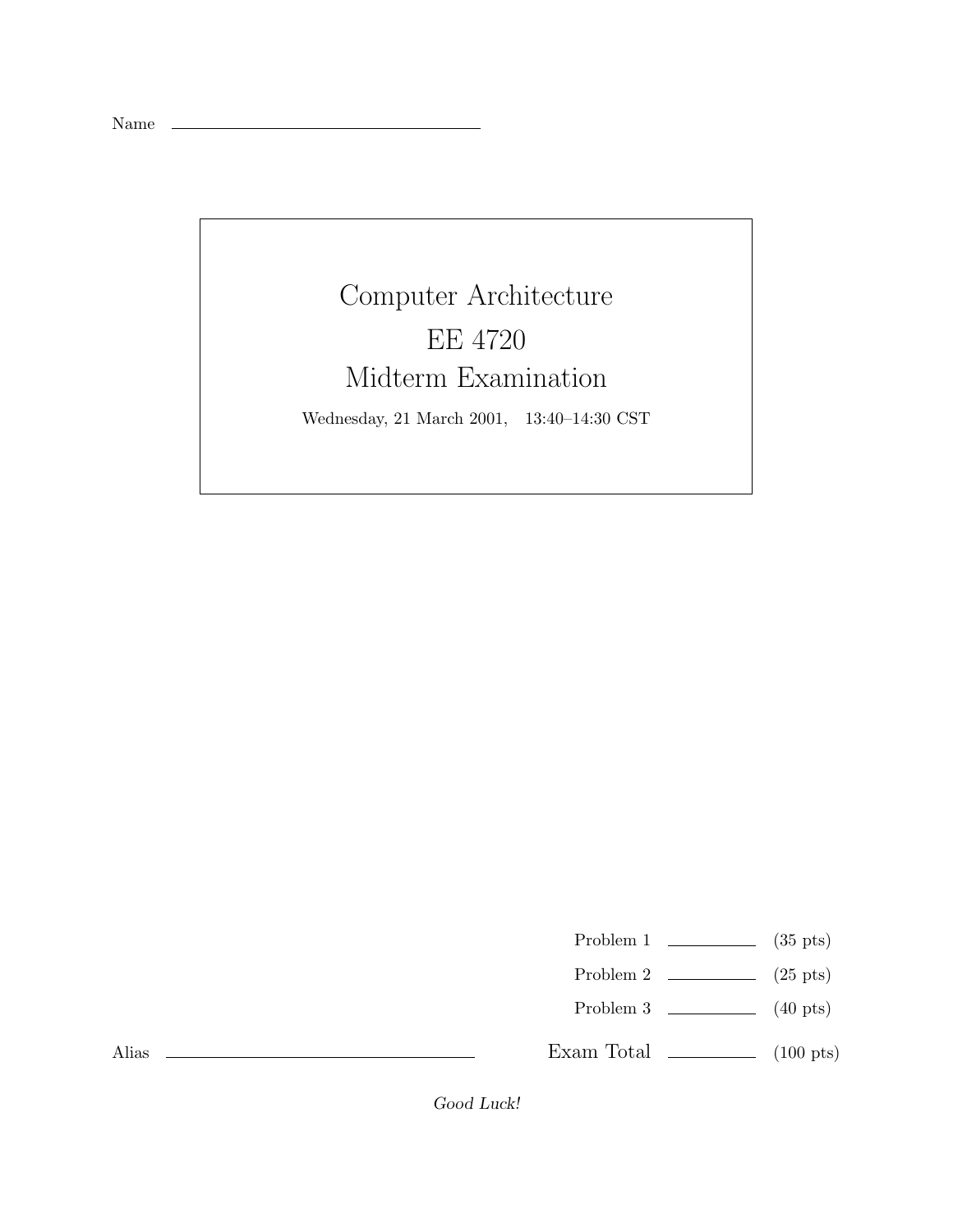Problem 1: In the DLX implementation below six paths are marked with a number, a cycle in which the path will be used. Write a DLX program that uses those six paths at the indicated cycles. Some marked paths are bypass paths and some are not; the bypass paths can be used **only** at the cycles indicated. A pipeline execution diagram is provided for your convenience.



[15 pts] Choose the register operands so the bypass paths are used **only** at the cycles indicated.

[15 pts] Choose the instructions so that the marked paths will be used as indicated. There need be only one control transfer instruction.

[5 pts] One instruction will be squashed. Show where by crossing out the segment labels (ID, etc.) in the diagram.

> ! Cycle 0 1 2 3 4 5 6 7 8 9 10 11 12 IF ID EX MEM WB IF ID EX MEM WB IF ID EX MEM WB IF ID EX MEM WB IF ID EX MEM WB IF ID EX MEM WB IF ID EX MEM WB IF ID EX MEM WB ! Cycle 0 1 2 3 4 5 6 7 8 9 10 11 12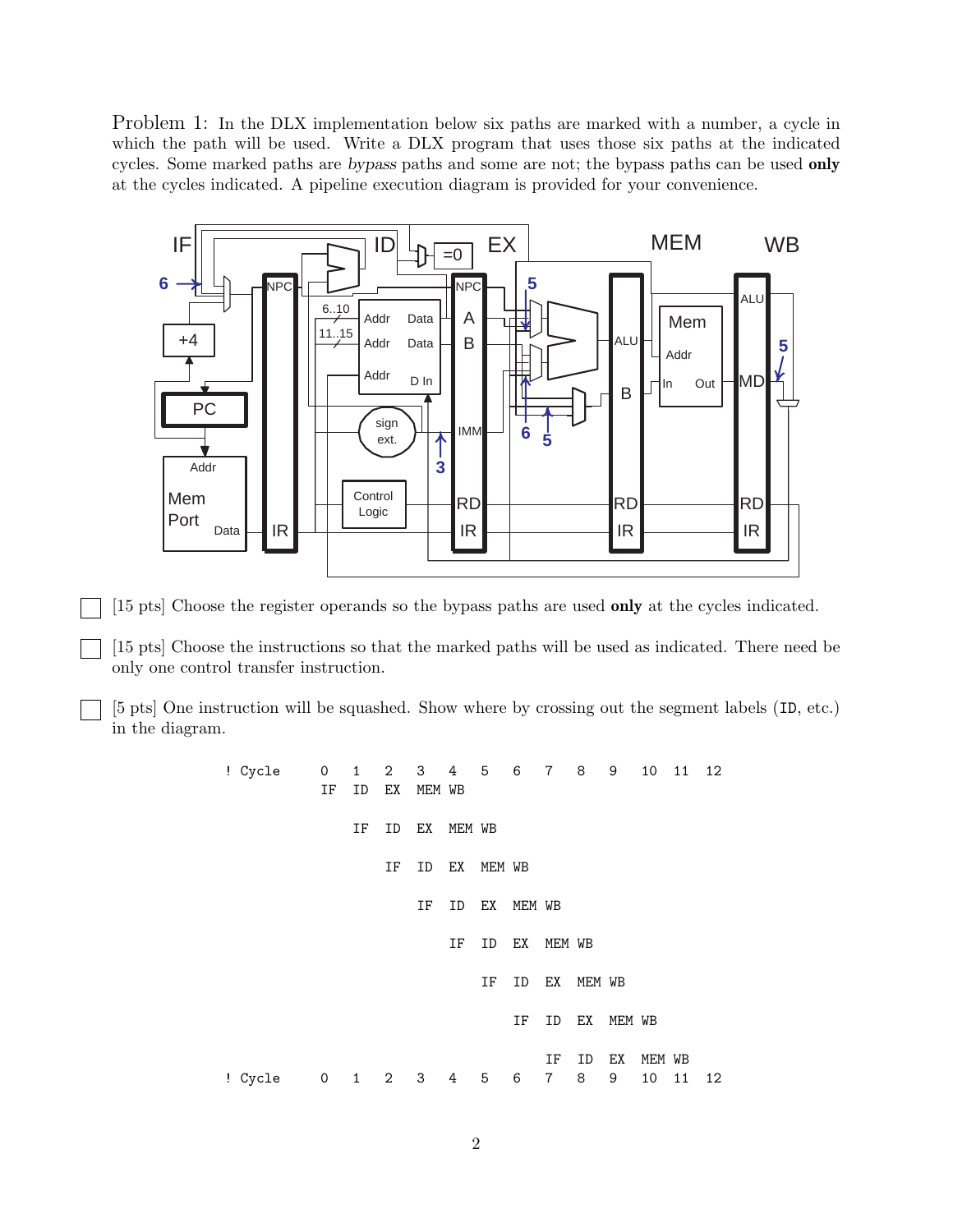Problem 2: The DLX code below runs on a dynamically scheduled system that uses reorder buffer entries to name destination registers (Method 1). The floating-point adder has **five stages**, A1 through A5, and is fully pipelined. The common data bus (CDB) can handle an unlimited number of writebacks per cycle, but other parts of the implementation are ordinary. The cache is non-blocking. The cvtftoi instruction uses the FP adder; the movfptoi instruction uses the integer (EX) functional unit. The pipeline is fully bypassed.

(*a*) For this part no instructions raise exceptions.

[7 pts] Show a pipeline execution diagram for the code. Reorder buffer and reservation station numbers **do not** have to be shown.

[5 pts] Indicate where each instruction commits.

*Check the code carefully for dependencies! Register* r1 *is part of a long chain of dependencies. Pay attention to the register equality and inequality comment.*

| $!$ $r4 = r2$ , $r6 != r2$ , $r6 != r1$<br>!Cycle<br>addf f0, f1, f2 |             | 0 1 2 3 4 5 6 7 8 9 |             |   |                 |                 |                 |       |  |  |  | 10 11 12 13 14 15 16 17 18 19 |  |  |
|----------------------------------------------------------------------|-------------|---------------------|-------------|---|-----------------|-----------------|-----------------|-------|--|--|--|-------------------------------|--|--|
| cvtftoi f0, f0                                                       |             |                     |             |   |                 |                 |                 |       |  |  |  |                               |  |  |
| movfptoi r1, f0                                                      |             |                     |             |   |                 |                 |                 |       |  |  |  |                               |  |  |
| subd f0, f4, f6                                                      |             |                     |             |   |                 |                 |                 |       |  |  |  |                               |  |  |
| sd(0(r1), f10)                                                       |             |                     |             |   |                 |                 |                 |       |  |  |  |                               |  |  |
| sd(0(r2), f0)                                                        |             |                     |             |   |                 |                 |                 |       |  |  |  |                               |  |  |
| ld f12, 0(r4)                                                        |             |                     |             |   |                 |                 |                 |       |  |  |  |                               |  |  |
| 1d $f14, 0(r6)$                                                      |             |                     |             |   |                 |                 |                 |       |  |  |  |                               |  |  |
| !Cycle                                                               | $\mathbf 0$ | $\mathbf{1}$        | $2^{\circ}$ | 3 | $4\overline{ }$ | $5\phantom{.0}$ | $6\overline{6}$ | 7 8 9 |  |  |  | 10 11 12 13 14 15 16 17 18 19 |  |  |

(*b*) Suppose an arithmetic exception is discovered for the subd instruction when it is in the first FP adder stage, A1, in an execution of the program above.

[6 pts] At what cycle is the reorder buffer flushed and the handler fetched?

[7 pts] Show the contents of the reorder buffer when the status of the subd instruction is set to exception. (For partial credit show the contents of the reorder buffer halfway through execution, be sure to indicate the cycle.)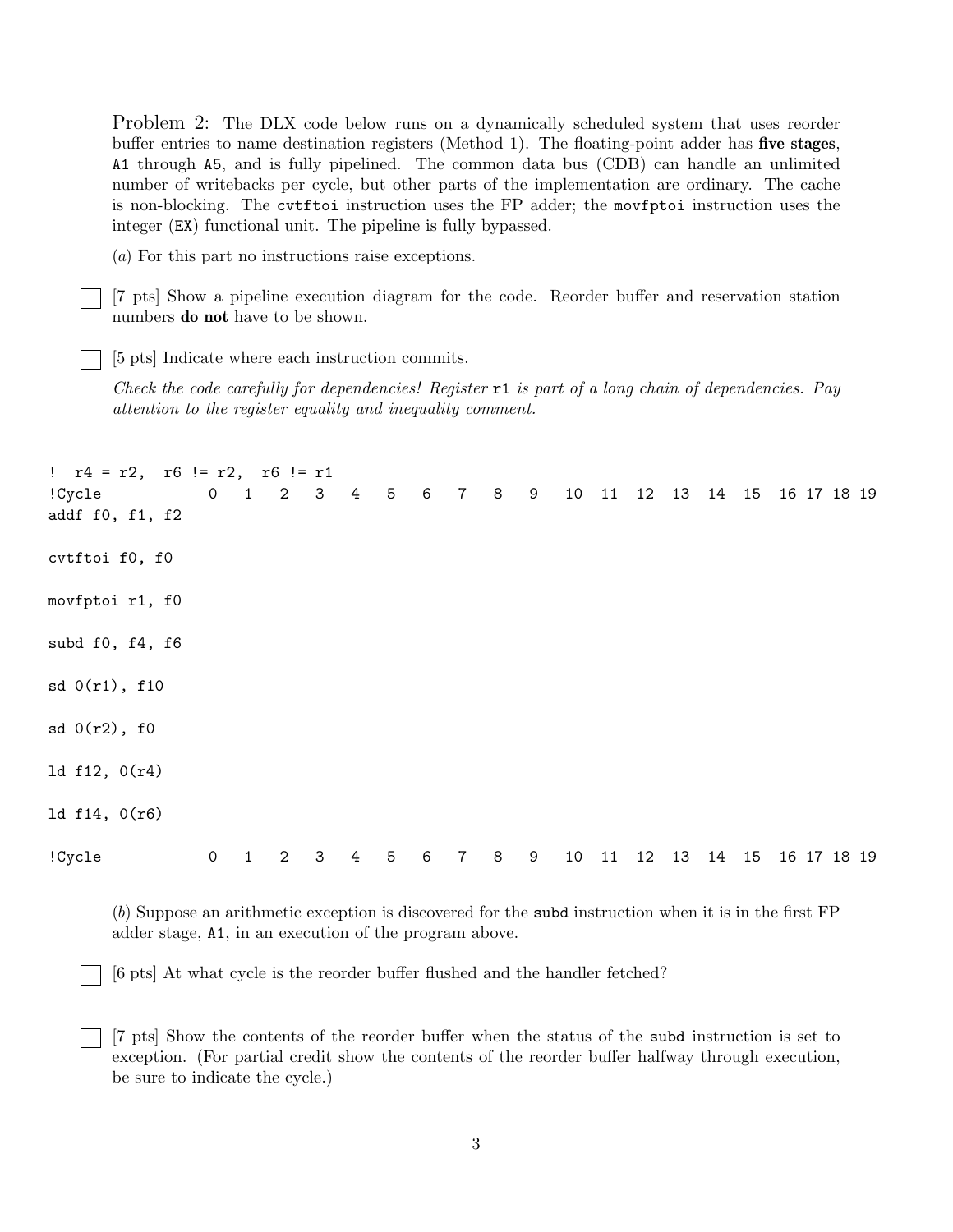Problem 3: Answer each question below.

(*a*)

[8 pts] Design the control logic for the WB-stage multiplexor. The control logic itself must be in the ID stage. Show the connection to the mux and number the mux inputs. *Hint: This is an easy problem.*

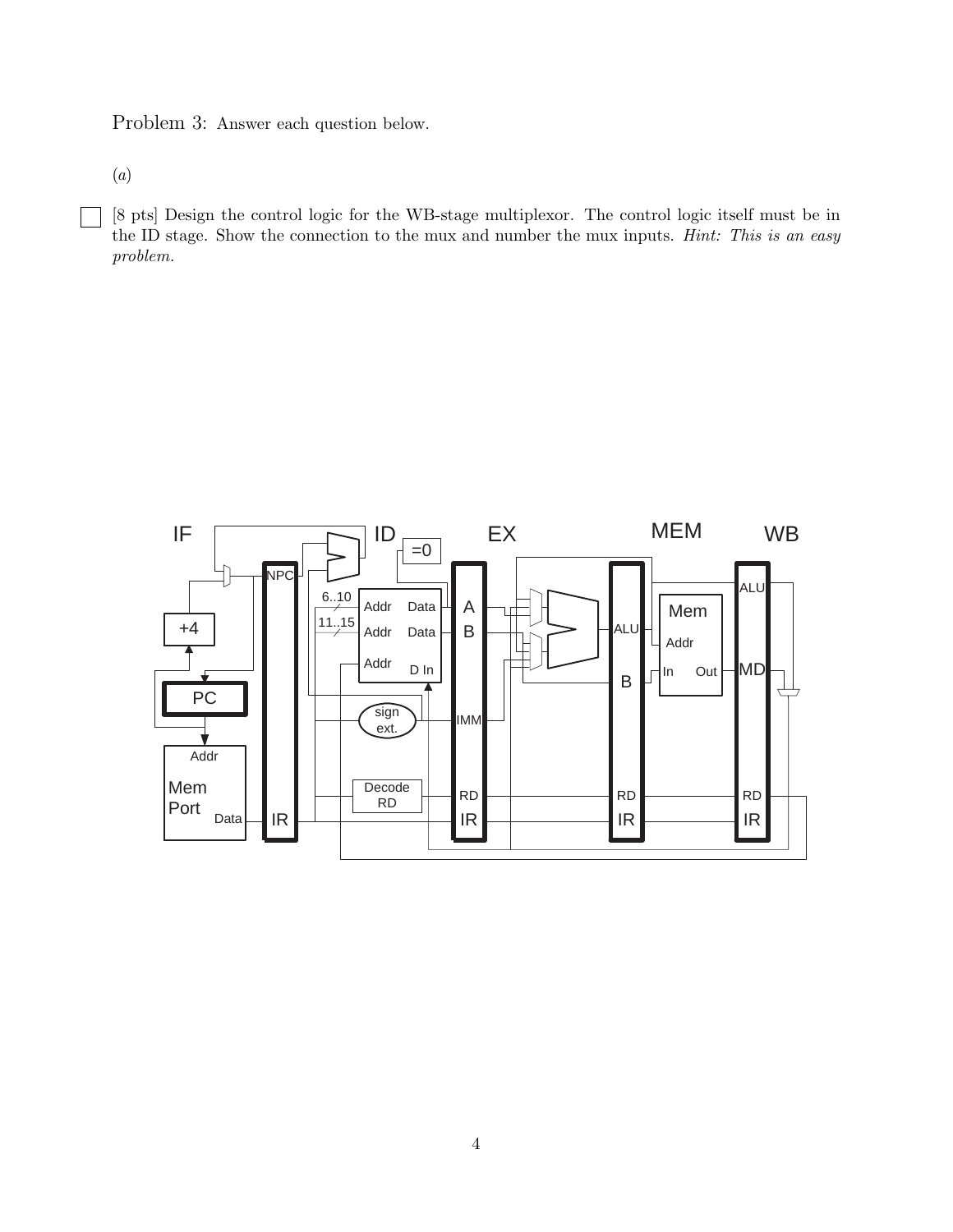(*b*) In the pipeline execution diagram below multd is delayed because of a true dependency with the addd instruction.

[8 pts] Why can't any realistic implementation do things this way?

addd f0, f2, f4 IF ID A1 A2 A3 A4 WB multd f6, f0, f8 IF ID M1 M2 M3 M4 M5 M6 WB subd f10, f12, f14 IF ID A1 A2 A3 A4 WB

(*c*) Unlike DLX, many ISAs, such as SPARC, use a condition code register for integer branch conditions.

[4 pts] In what way is DLX's method more flexible?

[4 pts] In what way is a condition code register more flexible?

 $\blacksquare$